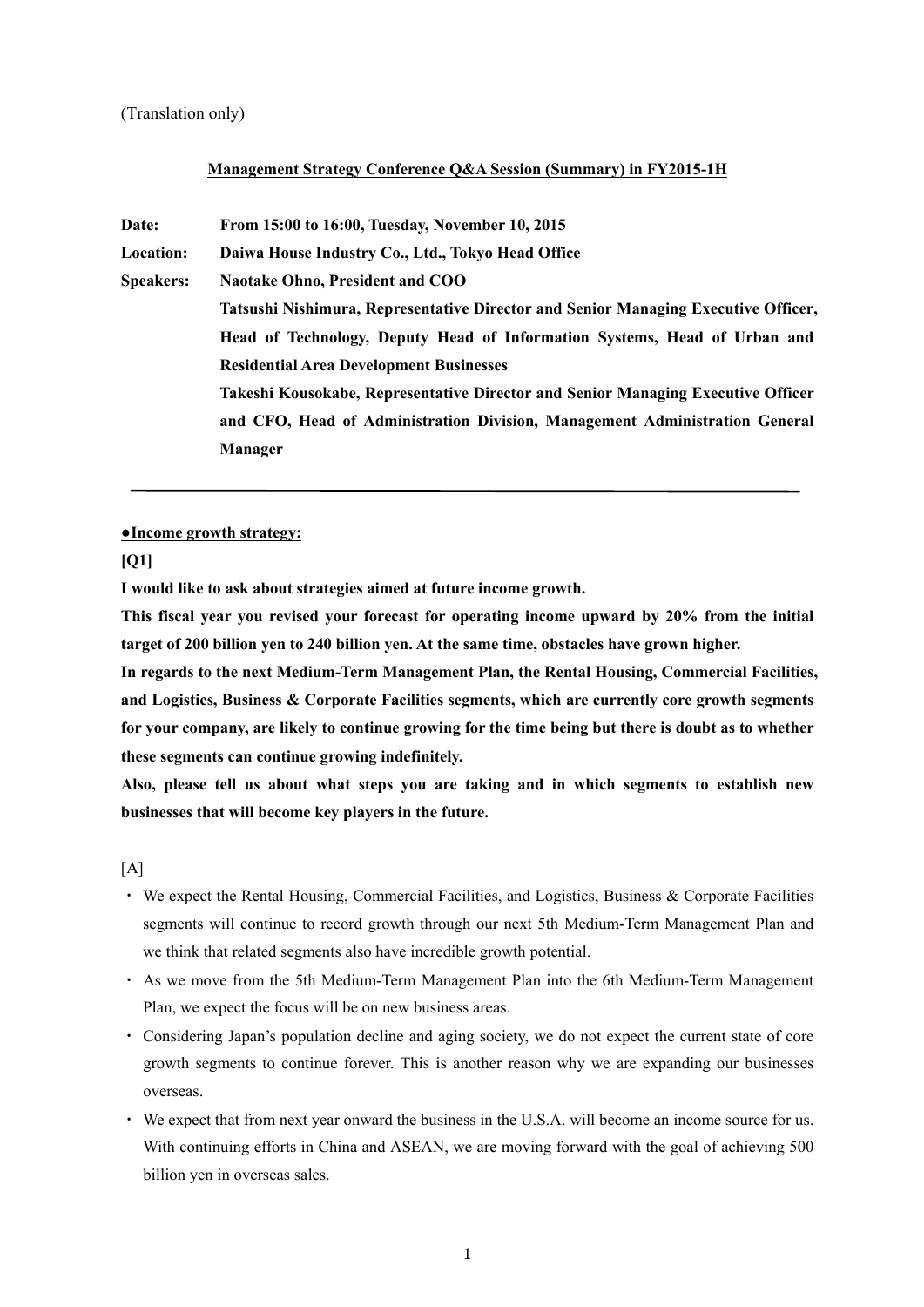### **●About the overall residential housing business:**

[Q2]

**Operating income has been revised upward significantly for Single-Family Houses Business Segment.** 

**This appears due to the popularity of your high-end product xevoΣ so how will you incorporate this strategy into overall residential housing business, including rental housing and condominiums?** 

 $[A]$ 

- ・ Whether it be Single-Family Houses or Rental Housing business segments, we are progressing carefully and steadfastly, ensuring that our new products are aligned with market needs.
- xevoΣ sales grew significantly as a result of such efforts. However, we do not expect the same level of success to continue in the next fiscal or the fiscal year after that when the consumption tax rate is hiked up to  $10\%$ .
- Currently xevoΣ is our flagship product and the high price reflects this accordingly. We will have to evaluate whether or not it will be possible to continue sales in this price range.
- ・ As for condominiums, we are continuing to procure land for development in major cities such as Tokyo, Osaka, and Nagoya but, truth be told, things have not gone according to plan due to rising land prices.

In response, simultaneous to our efforts to procure land in major cities, we are using our network of 83 offices throughout Japan to procure land in the prime areas of rural cities. This strategy is producing results.

## **●About rental real estates:**

## **[Q3]**

**During the 4th Medium-Term Management Plan you increased your inventory of rental real estates. What are your plans for the rental real estates in the next Medium-Term Management Plan? The economic environment could make it difficult to sell real estates. In that case, you could be forced to hold off on new procurement. What are your thoughts on the timing of real estate sales?** 

 $[A]$ 

- ・ We would like to increase our inventory of rental real estates a little more.
- ・ The timing of real estate sales will be based on an evaluation of conditions.
- ・ As part of the process of developing real estate, we always work to avoid real estates that would be unsellable in a down economy.

## **●About domestic logistics facility development:**

## **[Q4]**

**You are investing aggressively in the development of logistics facilities.** 

**Recently there was an article in the newspaper about an investment property in Nagareyama City,**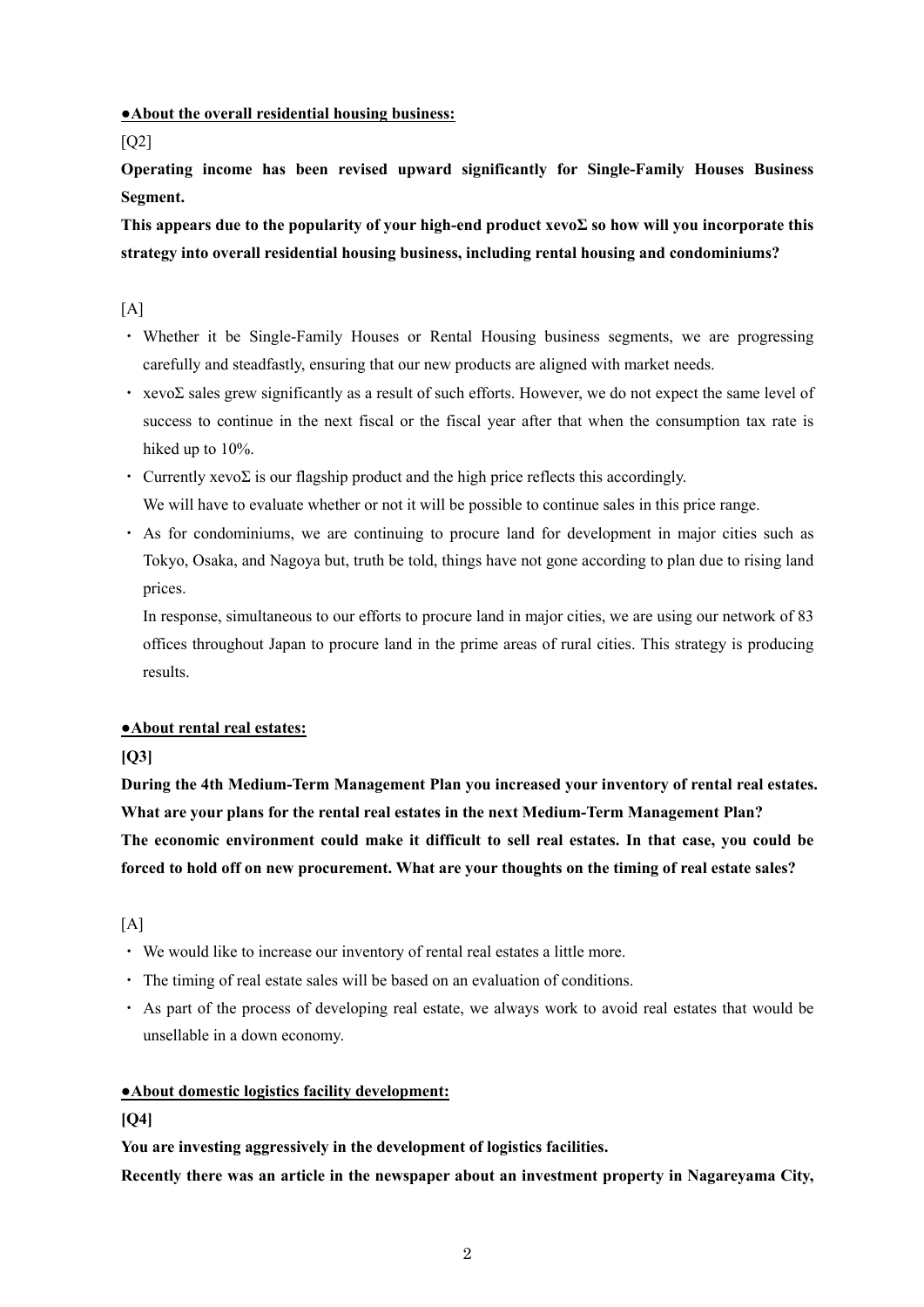**Chiba Prefecture. It would seem that the procurement environment has become difficult as land prices continue to rise. Can you talk about your procurement strategy? In what areas will you look at and what measures will you apply toward securing quality land?** 

 $[A]$ 

- ・ Without a doubt we are now seeing a development boom for logistics facilities and it has become extremely difficult to procure land through general bidding.
- ・ However, we have knowhow from years of experience in urban development and housing complex development, and we have numerous employees with vast experience from past projects.
- ・ Instead of procuring land at the stage of logistics facility construction, getting involved from the development stage enables us to procure quality land while controlling costs.

### **●About overseas logistics facilities:**

**[Q5]** 

**The logistics industry is seeing the globalization of 3PL and value chains, and foreign competitors have secured a significant portion of that demand. I would think that the same kind of business development is applicable to your company. Can you tell us about your current progress and approach?** 

## $[A]$

- ・ Currently we are making some efforts toward the global development of our logistics facilities business and moving forward we hope to accelerate these efforts.
- ・ However, our logistics facilities are primarily the BTS type, which involves conducting development according to the needs of the tenant. As such, we cannot advance our overseas expansion at the same speed as our overseas rivals but we do expect to see some growth during the next Medium-Term Management Plan.

### **●About overseas business:**

### **[Q6]**

**Your target is net sales of 500 billion yen for your overseas business. Can you tell us about your thoughts on risks related to overseas business, core investment areas, and what you see as the timing for reaping a profit?** 

 $[A]$ 

- ・ As for the area, we expect significant weight to be placed on the U.S.A. Other areas will include Asia and Australia.
- ・ From the perspective of risk measures, our present philosophy is to avoid retaining long-term properties in order to sell off and begin reaping benefits as soon as possible.
- ・ Every business involves risks and we cannot conduct business overseas by fearing risks. We want to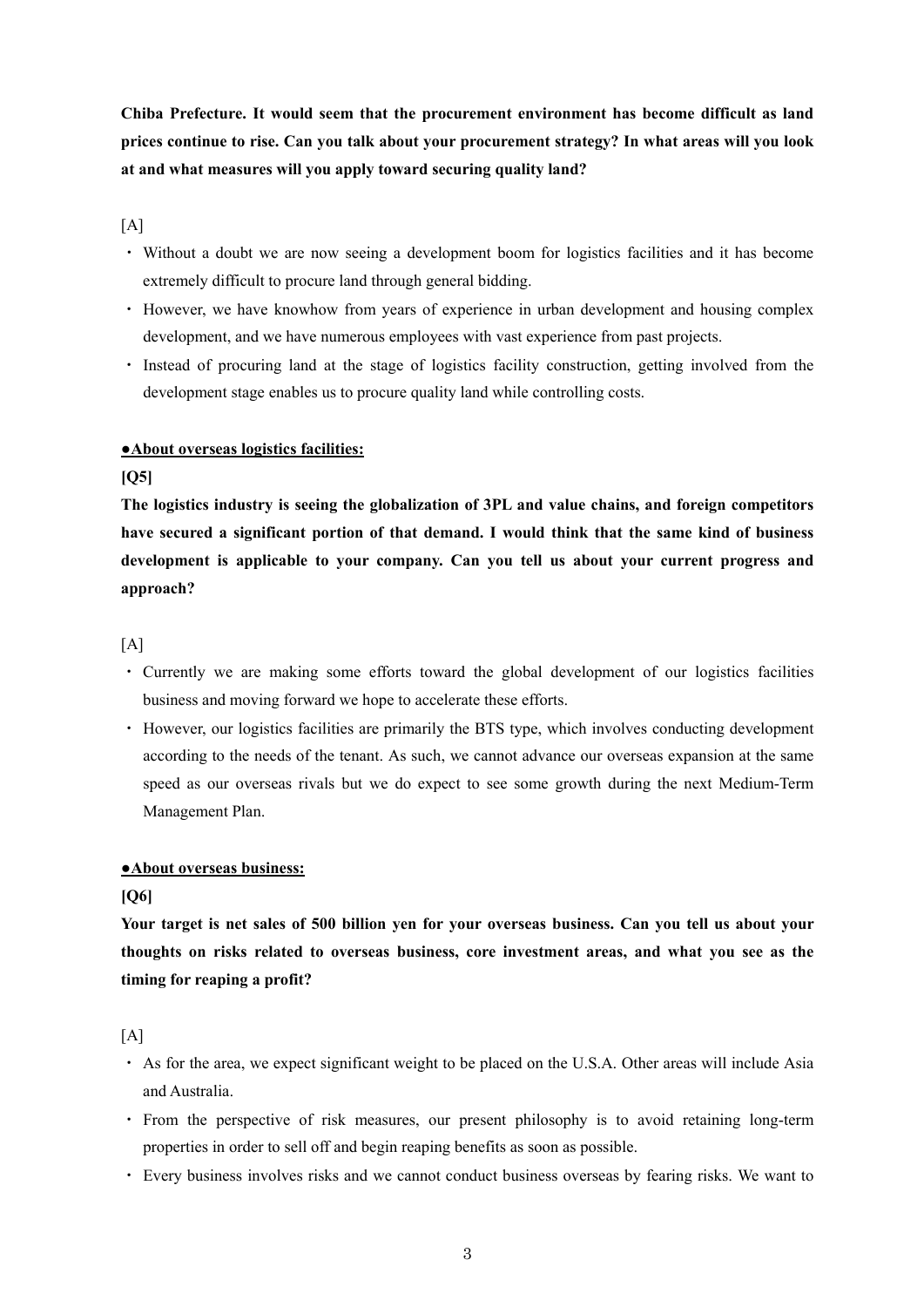carefully select areas and choose businesses at which Daiwa House can be successful. We will develop business without fearing risks.

- ・ There is a possibility that overseas business will become a core business for us and so we will continue expanding our capabilities while carefully analyzing conditions as we work to develop business.
- ・ At present, the business fields in which we are involved vary vastly depending on the area. We are working to validate risks while assessing whether or not in our current capacity we have the ability to conduct business in specific areas.

#### **●About concession business:**

### **[Q7]**

### **I want to ask about the concessions business.**

**The management company for Kansai International Airport and Osaka International Airport has been selected and there is the possibility that similar projects could be developed for rural airports and roads. In particular, with your company already involved in regional hotel management and having numerous sales offices in rural areas, there appears to be strong potential for the development of a concessions business in rural areas. Can you tell us your thoughts on this type of business?** 

#### $[A]$

- ・ We do have a strong interest in Kansai International Airport and roadside concessions businesses but currently our company lacks the operational capacity for such expansion. Full-scale business development will require that we study up on these areas.
- ・ We have numerous offices in rural areas and in addition to the Commercial Facilities, Logistics, Business & Corporate Facilities Business and housing-related businesses, our affiliates are involved in a truly vast range of businesses. Such a business is surely possible if we utilize our collective strengths and we certainly will welcome such a challenge if the timing is right.

#### **[Q8]**

**You are not planning on involvement in the airport concessions business despite significant interest but your company is operating parking lots at sites like Osaka Castle Park and Tennoji Park. If, for example, the PFI business between Daiwa House and Daiwa Lease produces income in the range of several billion yen, there would seems to be potential for growing this into a 10 billion yen business that is on the same level as the Single-Family Houses Business. Can you tell us your thoughts on this subject?** 

#### $[A]$

・ We operate parking lots at Osaka Castle Park and Tennoji Park but this is a far cry from 10 billion yen in income.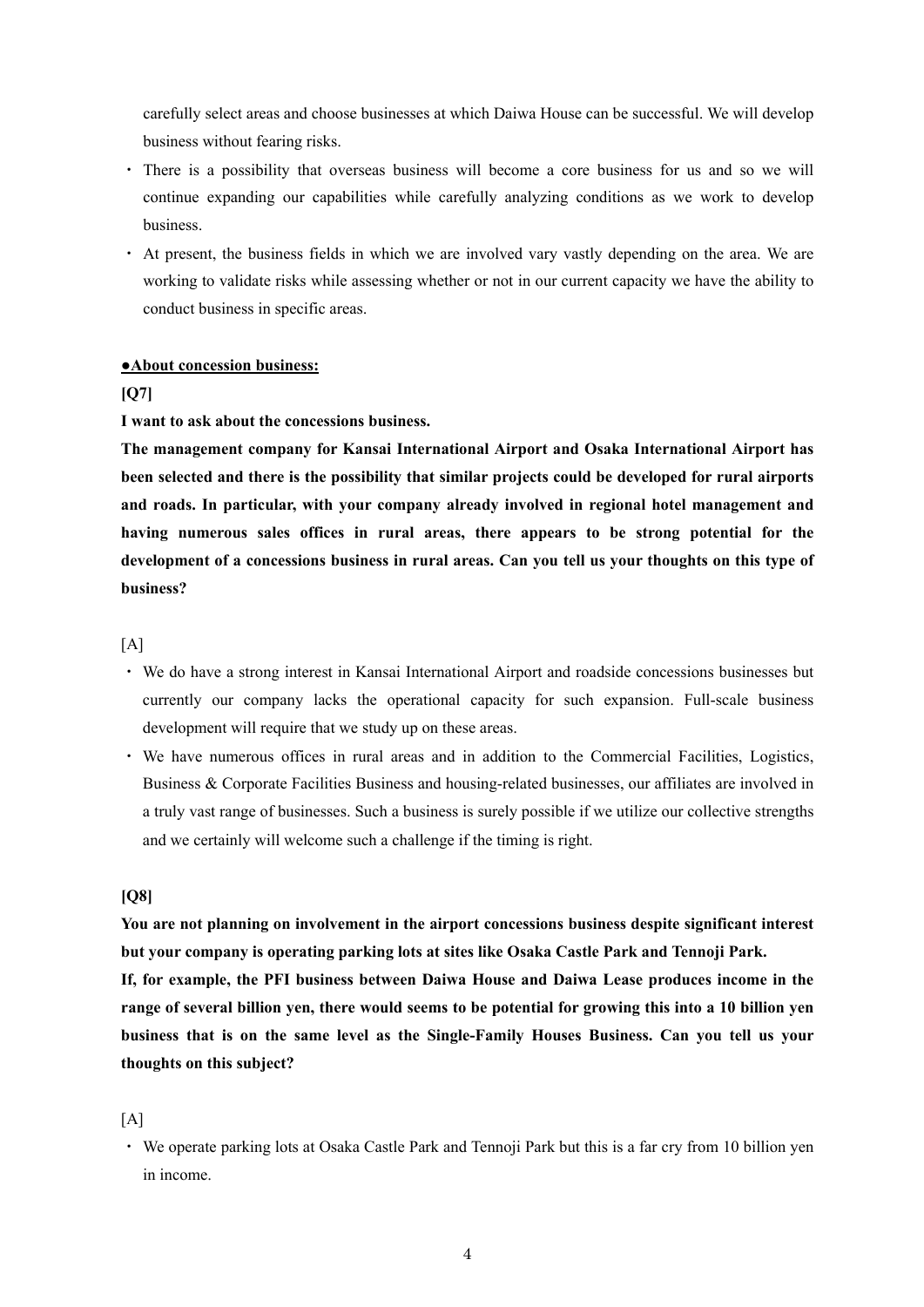・ However, we will continue to aggressively develop businesses as part of our mission of "co-creating value for individuals, communities, and people's lifestyles" in order to make our customers happy.

### **●About D/E ratio:**

### **[Q9]**

**Regarding your approach to leverage, it would seem that instead of focusing on a D/E ratio of 0.5, even a ratio of 0.65 or 0.7 would open up new possibilities in terms of growing income. What are your thoughts on this subject?** 

## $[A]$

- $\cdot$  We do not view the D/E ratio of 0.5 as an ironclad rule but as a warning sign.
- $\cdot$  There is always the possibility of the D/E ratio exceeding 0.5 temporarily if we encounter a good property. We believe we would suffer greater losses by avoiding investment opportunities by focusing too heavily on a D/E ratio of 0.5.
- ・ We are planning on net income of 154 billion yen this fiscal year and even after distributing dividends we will add net assets above 100 billion yen. This would result in the ability to increase our debt balance by 50 billion yen.
- ・ Also, except for some major unforeseeable event, operating income of 240 billion yen will result in significant operating cash flow.
- ・ The 4th Medium-Term Management Plan outlines a three-year investment amount of 770 billion yen. We feel that operating cash flow and an expanded debt balance created by the increase in net assets is more than sufficient for conducting this level of investments.

## **●About corporate governance/interlocking stock ownership:**

### **[Q10]**

# **Please tell us about your current approach to interlocking stock ownership.**

 $[A]$ 

- ・ Listed shares of interlocking stock held by the Company as of the end of March 2015 consisted of 98 issues with a book value of 56.7 billion yen and a market value of 178.8 billion yen. As of the end of September 2015, this consisted of 97 issues with a book value of 54.8 billion yen and a market value of 156.0 billion yen. All shares of one issue have been completely sold.
- ・ We conducted a review of interlocking stocks and provided feedback to the departments that originally proposed stock acquisition. We have identified 20 issues based on our evaluation of relevance and currently are taking action to sell these issues. This fiscal year, we already have begun the partial selloff.
- ・ The book value of the 20 issues planned for sale was 3.8 billion yen as of the end of September.
- ・ The Finance Department will gradually conduct meetings with the relevant companies to provide explanations so the selloff of these issues is likely to occur next fiscal year or the fiscal year after that.